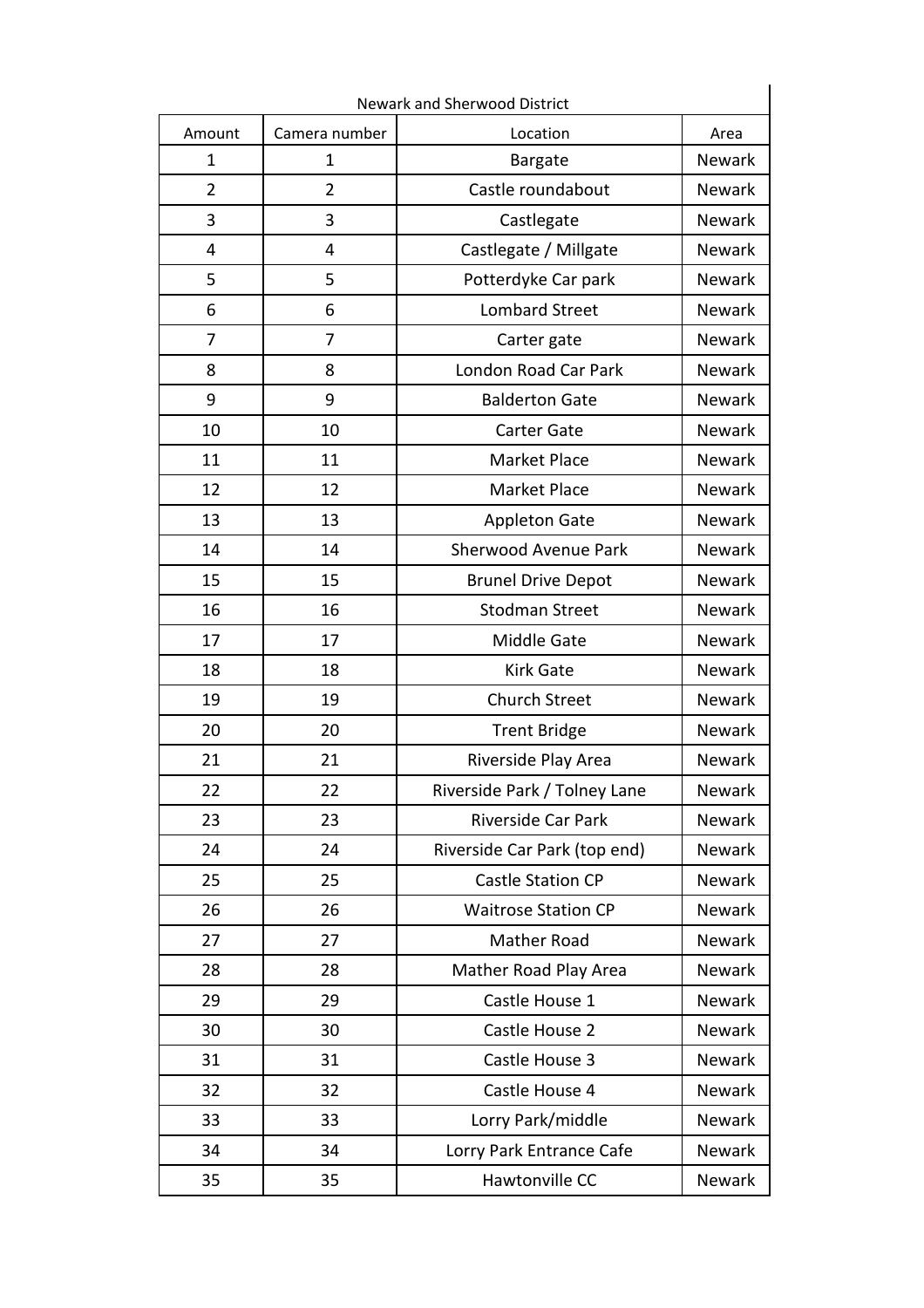| 36 | 36 | <b>Eton Avenue</b>                      | <b>Newark</b> |
|----|----|-----------------------------------------|---------------|
| 37 | 38 | Seven Hills (Quibells Lane)             | <b>Newark</b> |
| 38 | 39 | Lakeside (London Road)                  | Newark        |
| 39 | 41 | <b>Cleveland Square</b>                 | Newark        |
| 40 | 42 | <b>St Marks Lane</b>                    | Newark        |
| 41 | 43 | St Marks 2                              | <b>Newark</b> |
| 42 | 44 | St Marks/Service Yard                   | <b>Newark</b> |
| 43 | 45 | <b>St Marks Toilets</b>                 | Newark        |
| 44 | 46 | <b>Sconce Park Monument Bridge</b>      | Newark        |
| 45 | 47 | Devon Park - Valley Prospect            | <b>Newark</b> |
| 46 | 60 | <b>Church Street</b>                    | Southwell     |
| 47 | 61 | <b>Queens Street</b>                    | Southwell     |
| 48 | 62 | Kings Street Car Park                   | Southwell     |
| 49 | 63 | Market Place/King Street                | Southwell     |
| 50 | 65 | <b>Church Street Car Park</b>           | Southwell     |
| 51 | 66 | <b>Bishops Drive</b>                    | Southwell     |
| 52 | 67 | Leisure Centre                          | Southwell     |
| 53 | 68 | <b>Yorke Drive</b>                      | Newark        |
| 54 | 69 | <b>Yorke Drive</b>                      | <b>Newark</b> |
| 55 | 70 | <b>Greendale Crescent</b>               | Clipstone     |
| 56 | 71 | Mansfield Road/Davis Close              | Clipstone     |
| 57 | 72 | <b>Woodland Close Industrial Estate</b> | Clipstone     |
| 58 | 73 | <b>Mansfield Road Shops</b>             | Clipstone     |
| 59 | 74 | <b>Third Avenue</b>                     | Clipstone     |
| 60 | 75 | <b>Fifth Avenue</b>                     | Clipstone     |
| 61 | 76 | Forest Rd, The Plough                   | Ollerton      |
| 62 | 77 | Forest Rd, Beech Ave                    | Ollerton      |
| 63 | 78 | Forest Rd Shops                         | Ollerton      |
| 64 | 79 | Forest Rd, Briar Road                   | Ollerton      |
| 65 | 80 | Newark Hospital                         | Newark        |
| 66 | 81 | Chatham Court                           | Newark        |
| 67 | 82 | Chatham Court                           | Newark        |
| 68 | 83 | Chatham Court                           | Newark        |
| 69 | 84 | Chatham Court                           | Newark        |
| 70 | 87 | Sconce Park 2                           | Newark        |
| 71 | 88 | <b>Fenton Close</b>                     | Newark        |
| 72 | 89 | <b>Bus Station</b>                      | Newark        |